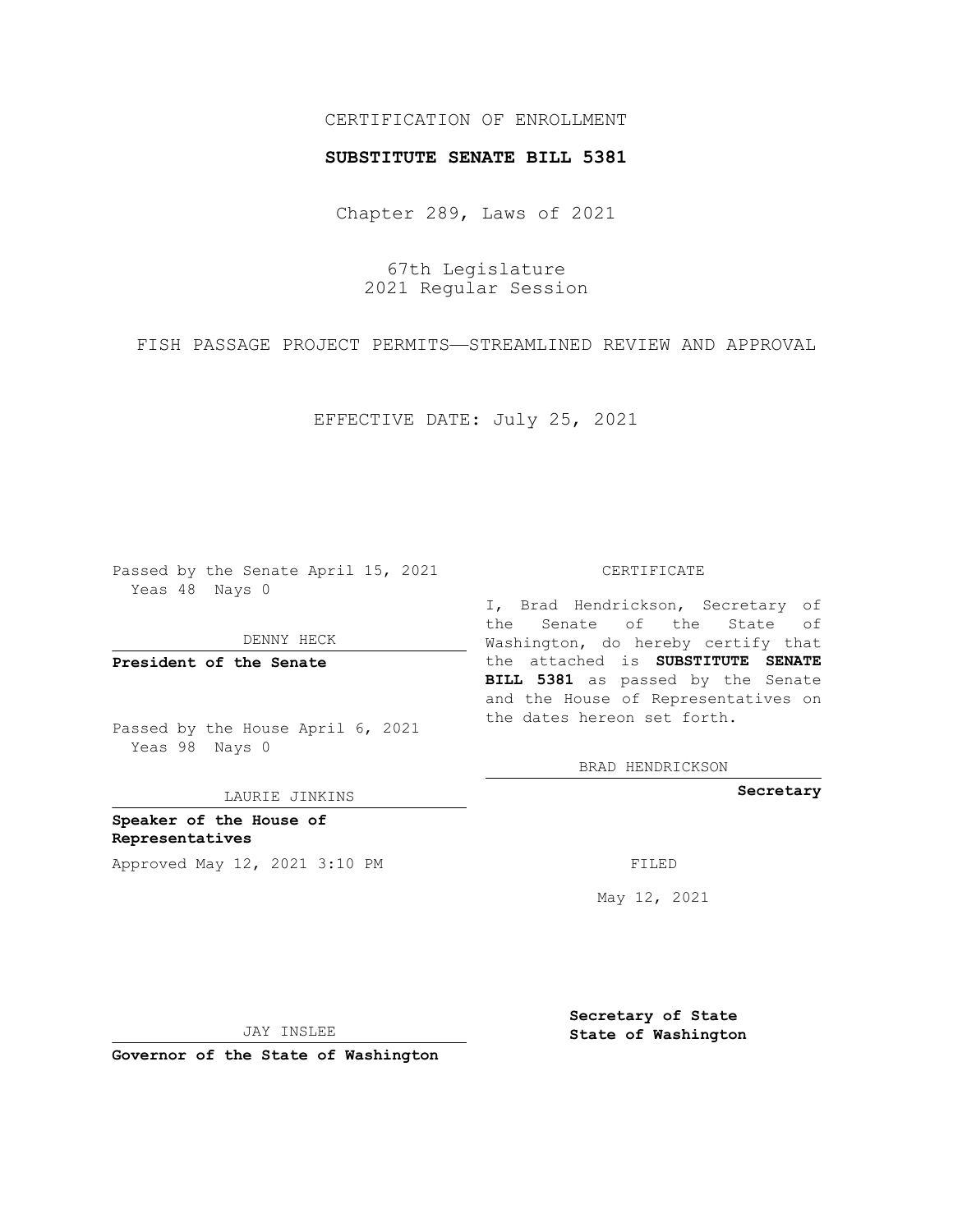### **SUBSTITUTE SENATE BILL 5381**

AS AMENDED BY THE HOUSE

Passed Legislature - 2021 Regular Session

# **State of Washington 67th Legislature 2021 Regular Session**

**By** Senate Transportation (originally sponsored by Senators Hobbs, Fortunato, King, and Warnick)

READ FIRST TIME 02/22/21.

1 AN ACT Relating to fish passage project permit streamlining; and amending RCW 77.55.181, 90.58.147, and 47.85.020.2

3 BE IT ENACTED BY THE LEGISLATURE OF THE STATE OF WASHINGTON:

4 **Sec. 1.** RCW 77.55.181 and 2020 c 166 s 1 are each amended to 5 read as follows:

 (1)(a) In order to receive the permit review and approval process created in this section, a fish habitat enhancement project must meet the criteria under this section and must be a project to accomplish 9 one or more of the following tasks:

10 (i) Elimination of human-made or caused fish passage barriers, 11 including:

12 (A) Culvert repair and replacement; and

13 (B) Fish passage barrier removal projects that comply with the 14 forest practices rules, as the term "forest practices rules" is 15 defined in RCW 76.09.020;

 (ii) Restoration of an eroded or unstable stream bank employing the principle of bioengineering, including limited use of rock as a stabilization only at the toe of the bank, and with primary emphasis on using native vegetation to control the erosive forces of flowing 20 water;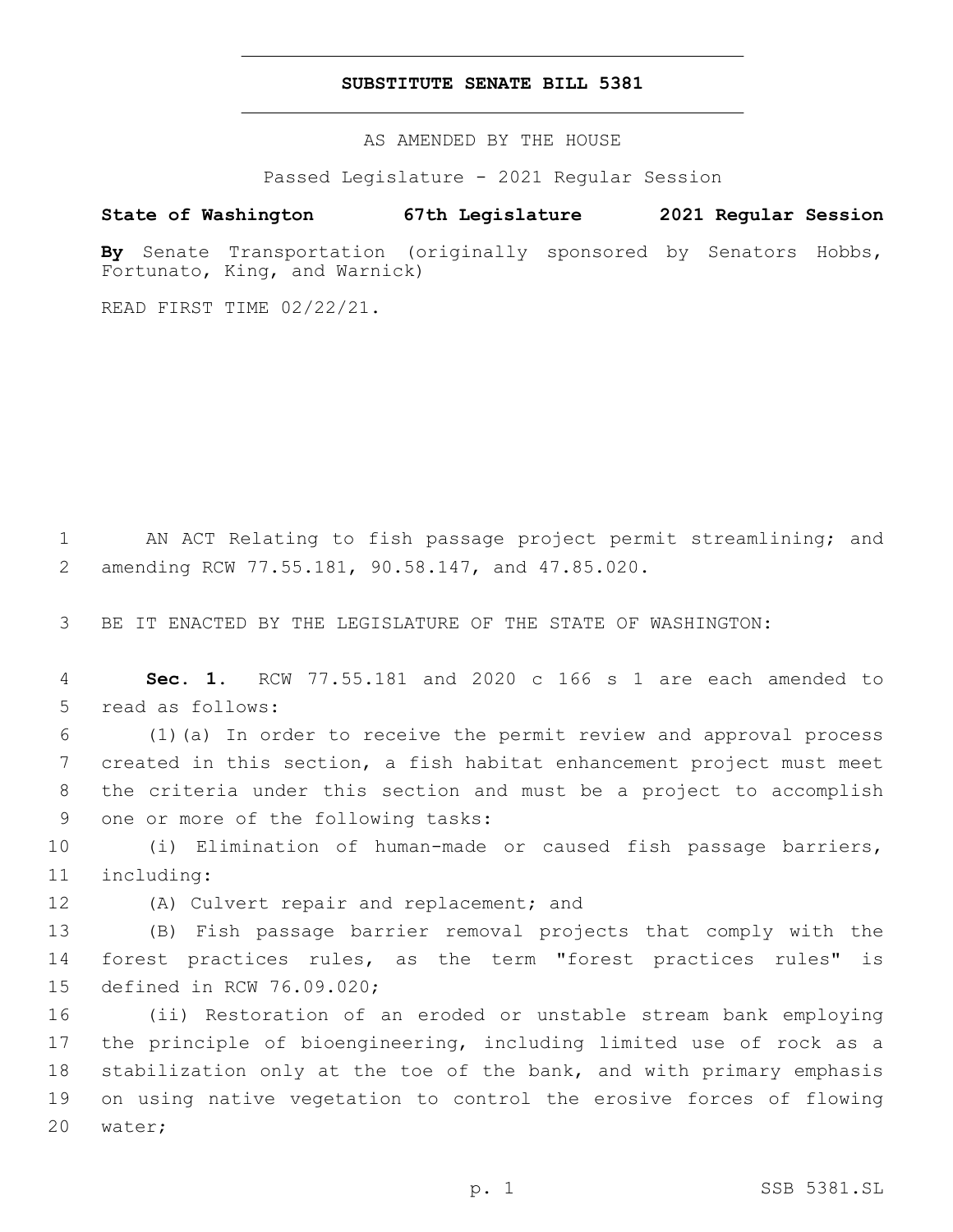1 (iii) Placement of woody debris or other instream structures that 2 benefit naturally reproducing fish stocks; or

3 (iv) Restoration of native kelp and eelgrass beds and restoring 4 native oysters.

 (b) The department shall develop size or scale threshold tests to determine if projects accomplishing any of these tasks should be evaluated under the process created in this section or under other project review and approval processes. A project proposal shall not be reviewed under the process created in this section if the department determines that the scale of the project raises concerns 11 regarding public health and safety.

12 (c) A fish habitat enhancement project must be approved in one of 13 the following ways in order to receive the permit review and approval 14 process created in this section:

15 (i) By the department pursuant to chapter 77.95 or 77.100 RCW;

16 (ii) By the sponsor of a watershed restoration plan as provided 17 in chapter 89.08 RCW;

18 (iii) By the department as a department-sponsored fish habitat 19 enhancement or restoration project;

20 (iv) Through the review and approval process for the jobs for the 21 environment program;

22 (v) By conservation districts as conservation district-sponsored 23 fish habitat enhancement or restoration projects;

24 (vi) Through a formal grant program established by the 25 legislature or the department for fish habitat enhancement or 26 restoration;

27 (vii) By federally recognized tribes as tribally sponsored fish 28 habitat enhancement projects or restoration projects;

29 (viii) Through the department of transportation's environmental 30 retrofit program as a stand-alone fish passage barrier correction 31 project, or the fish passage barrier correction portion of a larger 32 transportation project;

 $((\overline{\text{visit}}))$   $(\underline{\text{ix}})$  Through a local, state, or federally approved fish barrier removal grant program designed to assist local governments in implementing stand-alone fish passage barrier 36 corrections;

37 ( $(\overleftrightarrow{ix})$ )  $(x)$  By a city or county for a stand-alone fish passage 38 barrier correction project funded by the city or county;

39 (((x))) (xi) Through the approval process established for forest 40 practices hydraulic projects in chapter 76.09 RCW; or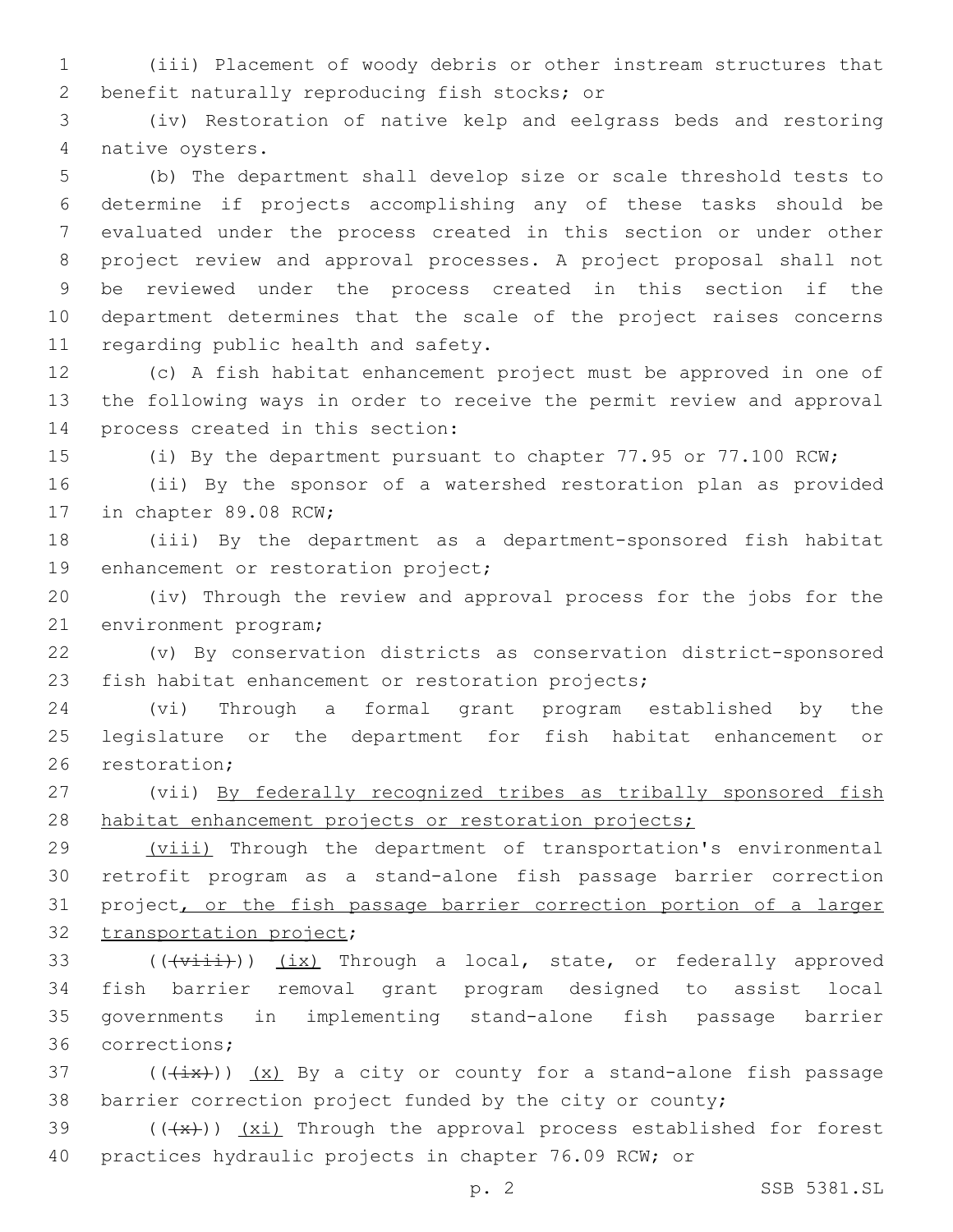1 (( $(x<sub>i</sub>)$ ) (xii) Through other formal review and approval processes 2 established by the legislature.

 (2) Fish habitat enhancement projects meeting the criteria of subsection (1) of this section are expected to result in beneficial impacts to the environment. Decisions pertaining to fish habitat enhancement projects meeting the criteria of subsection (1) of this section and being reviewed and approved according to the provisions of this section are not subject to the requirements of RCW  $43.21C.030(2)(c)$ .

 (3)(a) A permit is required for projects that meet the criteria of subsection (1) of this section and are being reviewed and approved under this section. An applicant shall use a joint aquatic resource permit application form developed by the office of regulatory 14 assistance to apply for approval under this chapter. The department 15 of transportation shall use the department's online permit 16 application system or a joint aquatic resource permit application 17 form developed by the office of regulatory assistance to apply for 18 approval under this chapter. On the same day, the applicant shall provide copies of the completed application form to the department and to each appropriate local government. Applicants for a forest practices hydraulic project that are not otherwise required to submit a joint aquatic resource permit application must submit a copy of their forest practices application to the appropriate local government on the same day that they submit the forest practices application to the department of natural resources.

 (b) Local governments shall accept the application identified in this section as notice of the proposed project. A local government 28 shall be provided with a ((fifteen-day)) 15-day comment period during which it may transmit comments regarding environmental impacts to the department or, for forest practices hydraulic projects, to the 31 department of natural resources.

32 (c)(i) Except for forest practices hydraulic projects, the department shall, within 45 days, either issue a permit, with or without conditions, deny approval, or make a determination that the review and approval process created by this section is not 36 appropriate for the proposed project ((within forty-five days)). The department shall base this determination on identification during the comment period of adverse impacts that cannot be mitigated by the conditioning of a permit. Permitting decisions over forest practices hydraulic approvals must be made consistent with chapter 76.09 RCW.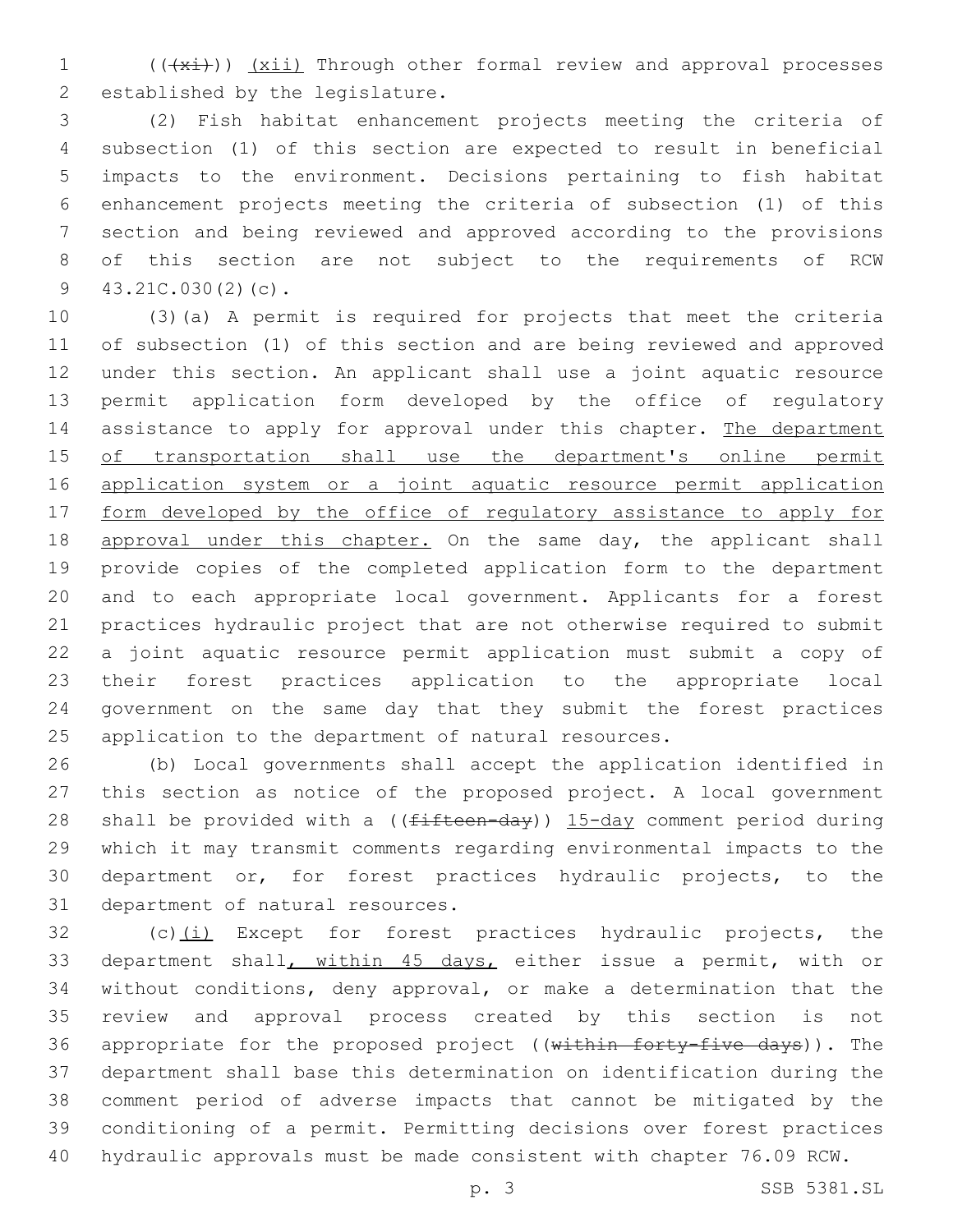(ii) For department of transportation fish passage barrier correction projects, the department of fish and wildlife shall, within 30 days, either issue a permit, with or without conditions, deny approval, or make a determination that the review and approval process created by this section is not appropriate for the proposed project.

 (d) If the department determines that the review and approval process created by this section is not appropriate for the proposed project, the department shall notify the applicant and the appropriate local governments of its determination. The applicant may reapply for approval of the project under other review and approval 12 processes.

 (e) Any person aggrieved by the approval, denial, conditioning, or modification of a permit other than a forest practices hydraulic project under this section may appeal the decision as provided in RCW 77.55.021(8). Appeals of a forest practices hydraulic project may be 17 made as provided in chapter 76.09 RCW.

 (4) No local government may require permits or charge fees for fish habitat enhancement projects that meet the criteria of subsection (1) of this section and that are reviewed and approved 21 according to the provisions of this section, except that, pursuant to 22 chapter 86.16 RCW, a local government may impose such requirements, 23 or charge such fees, or both, only as may be necessary in order for the local government to administer the national flood insurance 25 program regulation requirements.

 (5) No civil liability may be imposed by any court on the state or its officers and employees for any adverse impacts resulting from a fish enhancement project permitted by the department or the department of natural resources under the criteria of this section except upon proof of gross negligence or willful or wanton 31 misconduct.

 **Sec. 2.** RCW 90.58.147 and 2019 c 150 s 2 are each amended to 33 read as follows:

 (1) A public or private project that is designed to improve fish or wildlife habitat or fish passage shall be exempt from the substantial development permit requirements of this chapter when all 37 of the following apply:

 (a) The project has been approved by the department of fish and wildlife or, for forest practices hydraulic projects within the scope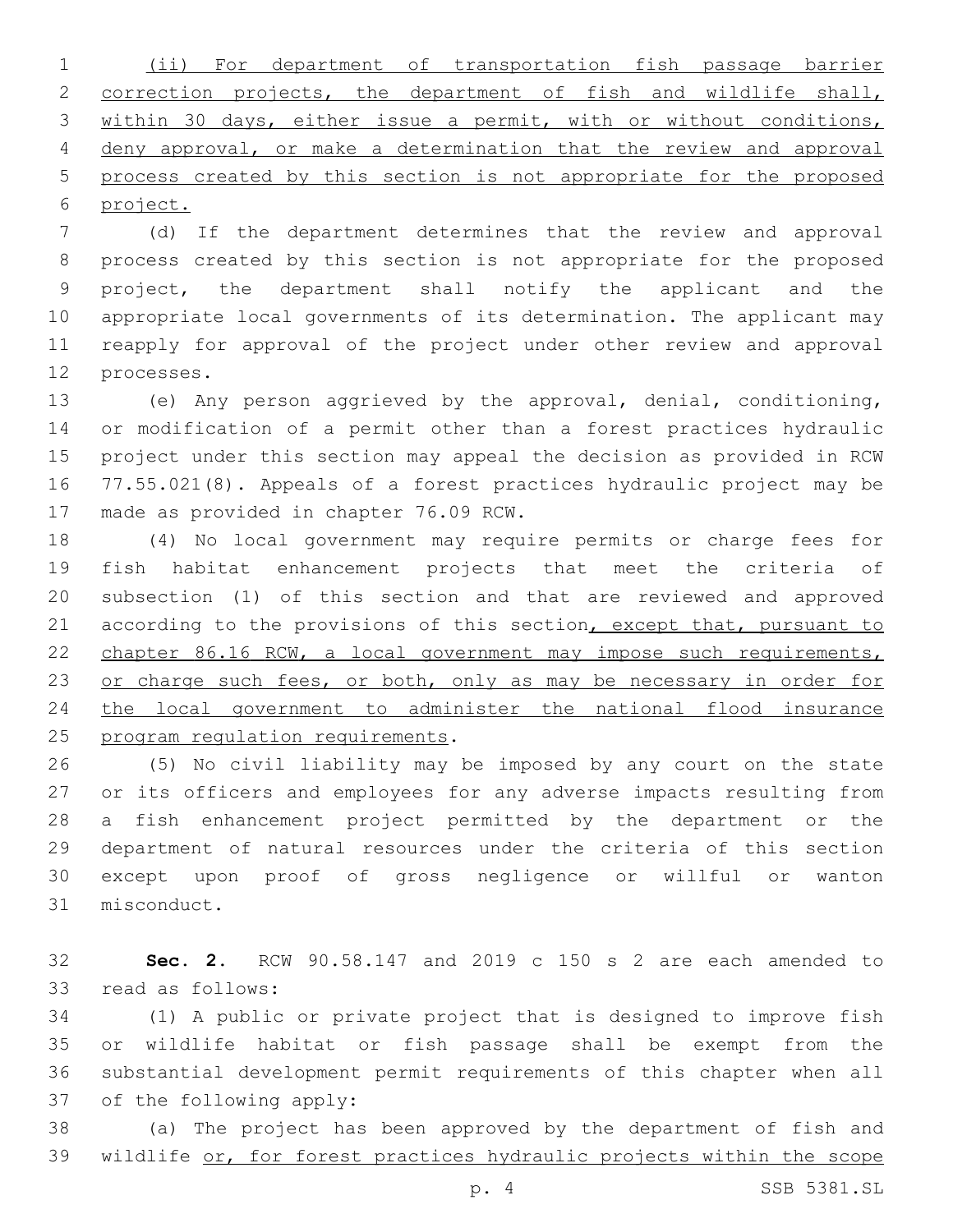of RCW 77.55.181, the department of natural resources if the local

2 government notification provisions of RCW 77.55.181 are satisfied; (b) The project has received hydraulic project approval by the 4 department of fish and wildlife pursuant to chapter 77.55 RCW or approval of a forest practices hydraulic project within the scope of 6 RCW 77.55.181 from the department of natural resources if the local government notification provisions of RCW 77.55.181 are satisfied; 8 and

 (c) The local government has determined that the project is substantially consistent with the local shoreline master program. The local government shall make such determination in a timely manner and 12 provide it by letter to the project proponent.

 (2) Fish habitat enhancement projects that conform to the provisions of RCW 77.55.181 are determined to be consistent with 15 local shoreline master programs.

 (3) Public projects for the primary purpose of fish passage 17 improvement or fish passage barrier removal are exempt from the substantial development permit requirements of this chapter.

 **Sec. 3.** RCW 47.85.020 and 2015 3rd sp.s. c 17 s 3 are each 20 amended to read as follows:

 The department must streamline the permitting process by developing and maintaining positive relationships with the regulatory agencies and the Indian tribes. The department can reduce the time it takes to obtain permits by incorporating impact avoidance and minimization measures into project design and by developing complete permit applications. To streamline the permitting process, the 27 department must:

 (1) Implement a multiagency permit program, commensurate with program funding levels, consisting of appropriate regulatory agency staff with oversight and management from the department.

 (a) The multiagency permit program must provide early project coordination, expedited project review, project status updates, technical and regulatory guidance, and construction support to ensure 34 compliance.

 (b) The multiagency permit program staff must assist department project teams with developing complete biological assessments and permit applications, provide suggestions for how the project can avoid and minimize impacts, and provide input regarding mitigation 39 for unavoidable impacts;